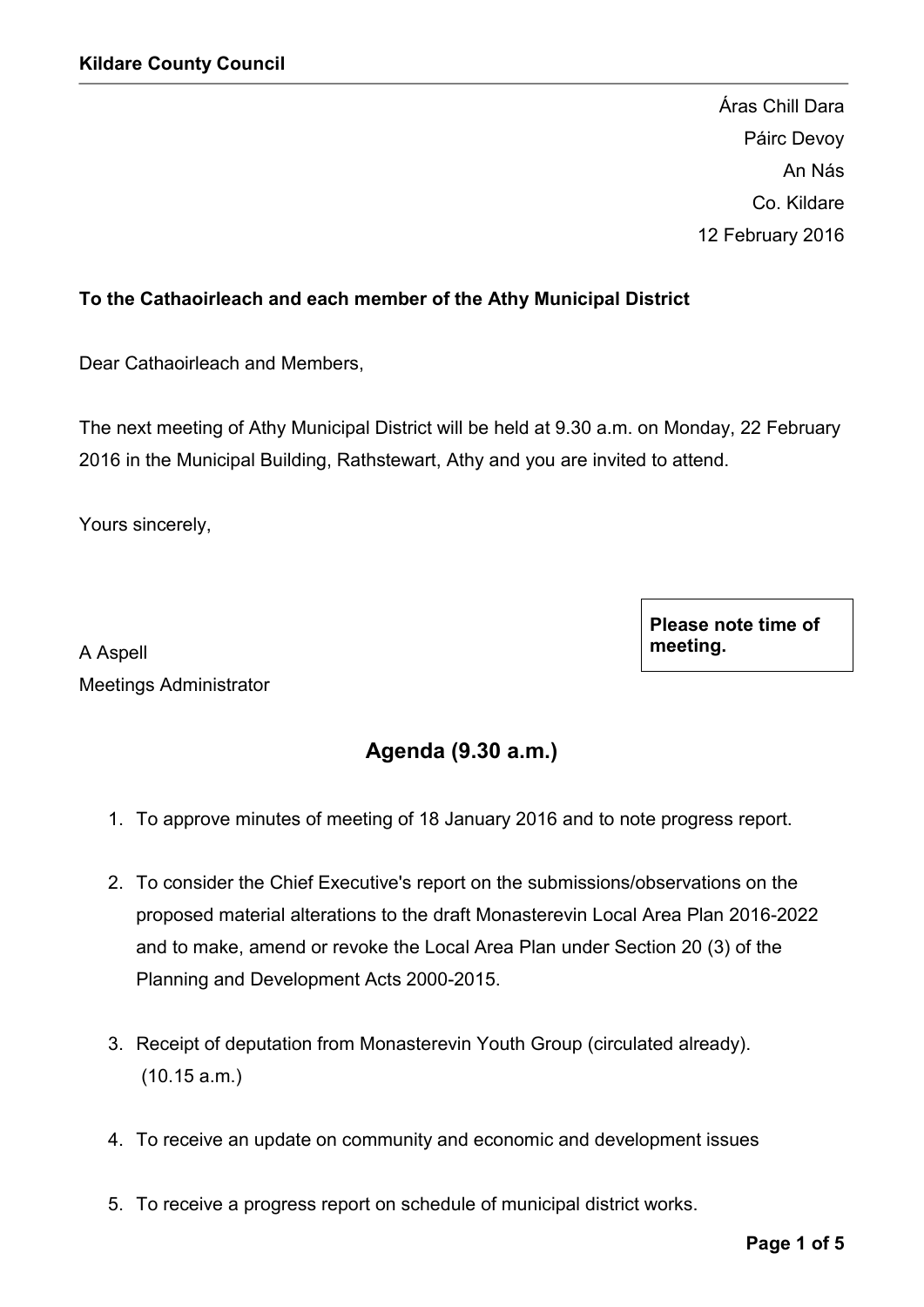# Roads, Transportation and Public Safety (10:30 a.m.)

6. To receive an update on progress on the Southern Distributor Road.

## **Motions**

## 7. Councillor Wall

That the Council bring the Tomard road up to a higher standard, given its current usage and the condition that it is in for the residents.

## 8. Councillor Miley

That the Council give a further update to the Athy Municipal District in relation to the upgrade of the junction at Old Grange Cross on the R415 incorporating speed reduction and traffic calming.

## 9. Councillor Breslin

That the Council eradicate the consistent problem of flooding at Glasshealy.

### 10.Councillor Breslin

That the Council carry out a traffic feasibility study on the Cardington Bridge Junction, Athy to improve the safety of the junction.

### 11.Councillor Keatley

That the Council complete the badly needed lighting at Passlands, Monasterevin and reinstate the footpaths in the area once the drainage works are completed.

## Adjourned Question

### 12.Councillor Keatley

Can the Council alleviate the flooding on the Kilgowan to Dunlavin Road L2035 that is now causing serious property damage as well as making the road almost impassible?

## Questions

### 13.Councillor Wall

Can the Council immediately investigate pedestrian safety at Duke Street, Athy and consider safety measures at this point?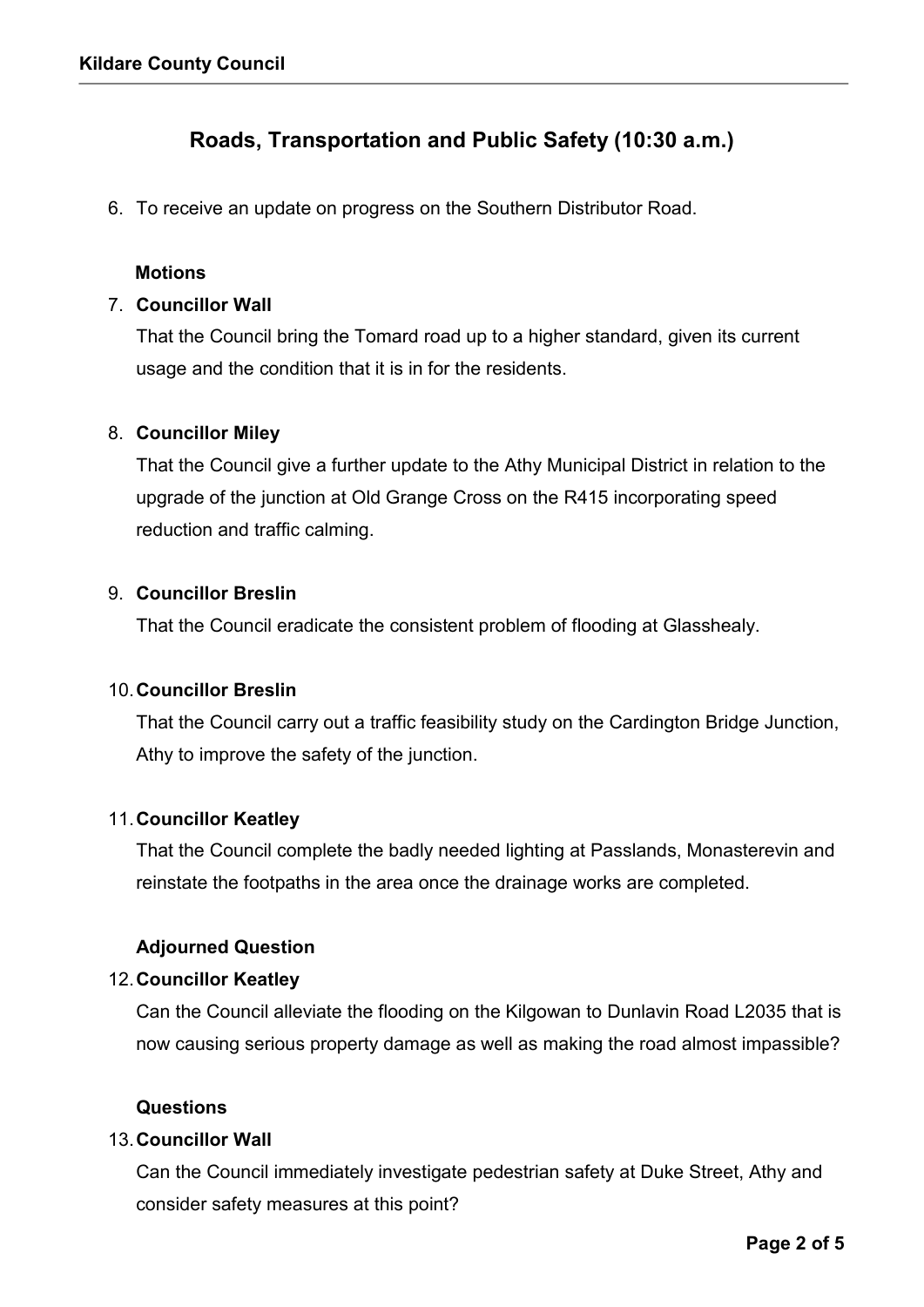## Kildare County Council

## 14.Councillor Wall

Can the Council consider the provision of additional parking and relieve congestion at Castleroe West, Maganey, Co Kildare?

## 15.Councillor Breslin

Can remedial and re-instatement works be carried out to the footpaths in Upper Abbeylands, Castledermot?

## 16.Councillor Redmond

Can we get a list of the roads in this municipal district that we have flagged as needing speed reviews in the last two years?

## 17.Councillor Keatley

Can the Council give an update on the footbridge in Athy?

# Water Services and Environment (11.15 a.m.)

- 18.To receive an update on the improvements on the sewage network planned for Narraghmore Village.
- 19.To receive briefing on CFRAMs (Flood Management) Programme and Upcoming Public Consultation Days.
- 20.To commence statutory period of public consultation on Draft Control of Horses (Athy Urban Area) Byelaws 2016.

# Housing (11.30 a.m.)

### Motion

## 21.Councillor Wall

That the Council prepare a plan for the rear alleyways of the houses it has in charge in the Athy Municipal area concentrating on those that need urgent attention and completing same in the quickest possible time.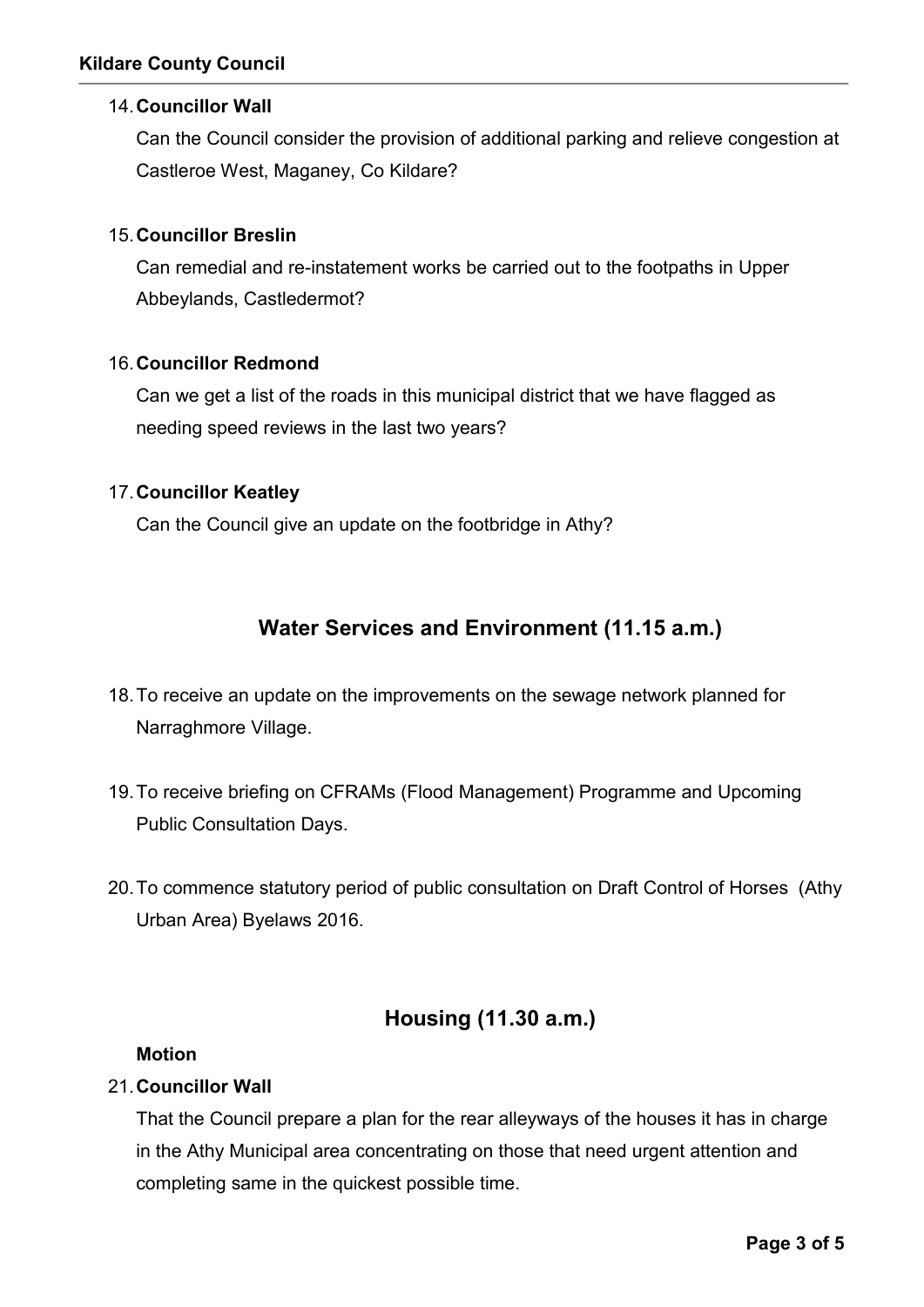#### Questions

### 22.Councillor Redmond

Will the Chief Executive report on the number of housing units National Asset Management Agency (NAMA) is providing to the Council, which will cater for social housing applicants in our municipal district, and whether the Council turned down any NAMA properties in this district also? (The report for the meeting should be primarily on the delivery of NAMA housing in our area.)

### 23.Councillor Miley

Can the Council move immediately to secure housing in Castledermot and the allocation of these units to accommodate mostly local need?

# Planning, Community and Culture (11.45)

24.To receive presentation from the Arts Officer in relation to the Ernest Shackleton Sculpture.

### Motion

### 25.Councillor Keatley

That the Council give a timeline for the completion of the playground in Castledermot.

## Adjourned Question

### 26.Councillor Keatley

Can the Council contact the developer of Clúain Aoibhinn with a view to completing the footpath to connect the estate to Calverstown Village?